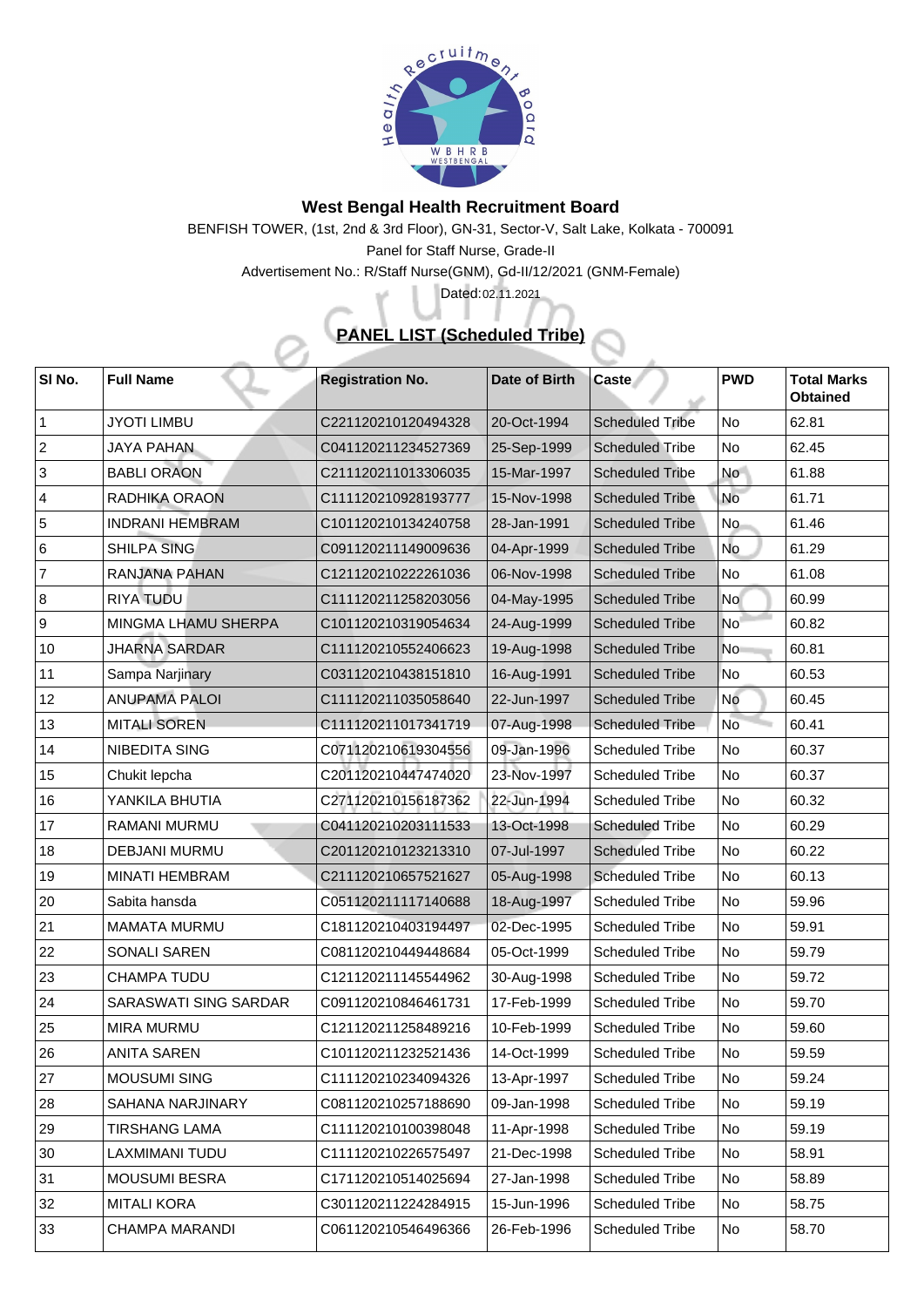| 34 | Srijana Subba            | C221120210420594659 | 30-Jun-1997 | <b>Scheduled Tribe</b> | No              | 58.64 |
|----|--------------------------|---------------------|-------------|------------------------|-----------------|-------|
| 35 | <b>PRATIMA TUDU</b>      | C241120211054001561 | 10-Jan-1998 | <b>Scheduled Tribe</b> | No              | 58.62 |
| 36 | <b>KANIKA SING</b>       | C121120210516129524 | 23-Feb-1999 | <b>Scheduled Tribe</b> | <b>No</b>       | 58.42 |
| 37 | <b>ANICET LEPCHA</b>     | C211120210453571437 | 25-Feb-1996 | <b>Scheduled Tribe</b> | No              | 58.41 |
| 38 | Elina Tamang             | C221120210332058336 | 14-Nov-1998 | <b>Scheduled Tribe</b> | <b>No</b>       | 58.35 |
| 39 | <b>LAKSHMI SAREN</b>     | C171120210717584766 | 19-Nov-1998 | <b>Scheduled Tribe</b> | <b>No</b>       | 57.98 |
| 40 | <b>PRATIMA SAREN</b>     | C111120211241058245 | 02-Oct-1998 | <b>Scheduled Tribe</b> | <b>No</b>       | 57.97 |
| 41 | <b>PARBATI MANDI</b>     | C211120211105186216 | 13-Jun-1999 | <b>Scheduled Tribe</b> | <b>No</b>       | 57.88 |
| 42 | THILAY YOUDEN SHERPA     | C141120210227149852 | 05-Aug-1997 | <b>Scheduled Tribe</b> | <b>No</b>       | 57.69 |
| 43 | <b>MADHABI MANDI</b>     | C221120211111593567 | 29-Jun-1994 | <b>Scheduled Tribe</b> | <b>No</b>       | 57.67 |
| 44 | <b>ANTARA SINGH MURA</b> | C091120211018119197 | 01-Aug-1998 | <b>Scheduled Tribe</b> | <b>No</b>       | 57.62 |
| 45 | PASSANG DOMA SHERPA      | C211120211003212108 | 20-Jan-1998 | <b>Scheduled Tribe</b> | <b>No</b>       | 57.59 |
| 46 | <b>SARAMA SING MURA</b>  | C271120210838207208 | 05-Jan-1999 | <b>Scheduled Tribe</b> | <b>No</b>       | 57.57 |
| 47 | <b>STELLA LEPCHA</b>     | C201120210213013574 | 09-Sep-1995 | <b>Scheduled Tribe</b> | No              | 57.53 |
| 48 | <b>SABITA KISKU</b>      | C201120211009399648 | 01-Sep-1997 | <b>Scheduled Tribe</b> | No              | 57.50 |
| 49 | <b>PRATIMA MURMU</b>     | C081120211116251801 | 19-Mar-1997 | <b>Scheduled Tribe</b> | No              | 57.43 |
| 50 | <b>SUMITA SINGH</b>      | C051120210528465635 | 12-Mar-1998 | <b>Scheduled Tribe</b> | No              | 57.20 |
| 51 | SATYABATI MANDI          | C111120210123159513 | 16-Feb-1998 | <b>Scheduled Tribe</b> | No              | 57.16 |
| 52 | <b>SONALI SAREN</b>      | C241120210816097810 | 30-Apr-1997 | <b>Scheduled Tribe</b> | No              | 57.13 |
| 53 | <b>ADITI MAHATO</b>      | C041120210831519455 | 06-Apr-1998 | <b>Scheduled Tribe</b> | No              | 57.12 |
| 54 | <b>SOVMIKA LEPCHA</b>    | C041120210123308987 | 06-Mar-1998 | <b>Scheduled Tribe</b> | <b>No</b>       | 57.08 |
| 55 | <b>MOUMITA MUDI</b>      | C111120211121005692 | 20-Feb-1999 | <b>Scheduled Tribe</b> | No              | 57.04 |
| 56 | <b>SUSMITA MANDAL</b>    | C211120210205330865 | 25-Apr-1995 | <b>Scheduled Tribe</b> | <b>No</b>       | 56.98 |
| 57 | Swarnali Barua           | C111120211055411001 | 04-Dec-1998 | <b>Scheduled Tribe</b> | No <sup>-</sup> | 56.90 |
| 58 | <b>KALANDI CHAPEYAR</b>  | C111120210133082783 | 29-Oct-1997 | <b>Scheduled Tribe</b> | N <sub>o</sub>  | 56.89 |
| 59 | Mina sadar               | C031120210832206693 | 14-Apr-1998 | <b>Scheduled Tribe</b> | No              | 56.76 |
| 60 | <b>ESTELLA G SAREN</b>   | C061120210137300020 | 04-Jul-1993 | <b>Scheduled Tribe</b> | <b>No</b>       | 56.72 |
| 61 | <b>MOUSUMI MURMU</b>     | C111120210635578728 | 05-Aug-1999 | <b>Scheduled Tribe</b> | <b>No</b>       | 56.67 |
| 62 | <b>PIYALI SARKAR</b>     | C081120210538054432 | 04-Mar-1998 | <b>Scheduled Tribe</b> | No              | 56.66 |
| 63 | <b>SWASTIKA LAMA</b>     | C201120210706378914 | 12-Mar-1994 | <b>Scheduled Tribe</b> | No              | 56.56 |
| 64 | <b>NINGMA LAMA</b>       | C121120210539135460 | 28-Oct-1997 | <b>Scheduled Tribe</b> | No              | 56.36 |
| 65 | Sandhya Rani Lakra       | C051120210530160463 | 28-Jan-1991 | <b>Scheduled Tribe</b> | <b>No</b>       | 56.34 |
| 66 | <b>PRATIMA MURMU</b>     | C071120211119200418 | 14-Jan-1992 | <b>Scheduled Tribe</b> | No              | 56.32 |
| 67 | <b>KAKALI MURMU</b>      | C111120210953503234 | 06-May-1998 | <b>Scheduled Tribe</b> | <b>No</b>       | 56.30 |
| 68 | <b>SILBINA MINJ</b>      | C111120210903129777 | 23-Nov-1998 | <b>Scheduled Tribe</b> | No              | 56.28 |
| 69 | <b>BIDISHA ORAW</b>      | C211120211122061856 | 19-Apr-1998 | <b>Scheduled Tribe</b> | <b>No</b>       | 56.26 |
| 70 | <b>SUKUMONI TUDU</b>     | C211120211026421168 | 30-Apr-1997 | <b>Scheduled Tribe</b> | <b>No</b>       | 56.05 |
| 71 | <b>MARY HANSDA</b>       | C201120210511041938 | 01-Feb-1998 | <b>Scheduled Tribe</b> | No              | 56.05 |
| 72 | <b>Aloklata Saren</b>    | C121120210843193473 | 05-Dec-1995 | <b>Scheduled Tribe</b> | <b>No</b>       | 55.88 |
| 73 | <b>SUMITRA BESRA</b>     | C111120210557383914 | 17-Apr-1999 | <b>Scheduled Tribe</b> | <b>No</b>       | 55.77 |
| 74 | <b>BOBY MURMU</b>        | C211120210607007714 | 20-Apr-1994 | <b>Scheduled Tribe</b> | No              | 55.61 |
| 75 | <b>SUSMITA KISKU</b>     | C071120211255117583 | 24-Nov-1997 | <b>Scheduled Tribe</b> | No              | 55.40 |
| 76 | <b>SUSMITA SARDAR</b>    | C051120210854130783 | 17-May-1999 | <b>Scheduled Tribe</b> | No              | 55.32 |
| 77 | <b>SONIA TAMANG</b>      | C241120211113141546 | 15-Jun-1997 | <b>Scheduled Tribe</b> | No              | 55.13 |
| 78 | SUPARNA SARDAR           | C121120211148287419 | 15-Aug-1997 | <b>Scheduled Tribe</b> | No              | 54.88 |
| 79 | <b>MINATI SARDAR</b>     | C141120211050560108 | 10-Feb-1999 | <b>Scheduled Tribe</b> | No              | 54.88 |
| 80 | <b>RUPA MURMU</b>        | C291120210146235651 | 30-Jun-1990 | <b>Scheduled Tribe</b> | No.             | 54.86 |
| 81 | <b>SUPRIYA MURMU</b>     | C101120210327276296 | 12-Dec-1998 | <b>Scheduled Tribe</b> | No              | 54.81 |
|    |                          |                     |             |                        |                 |       |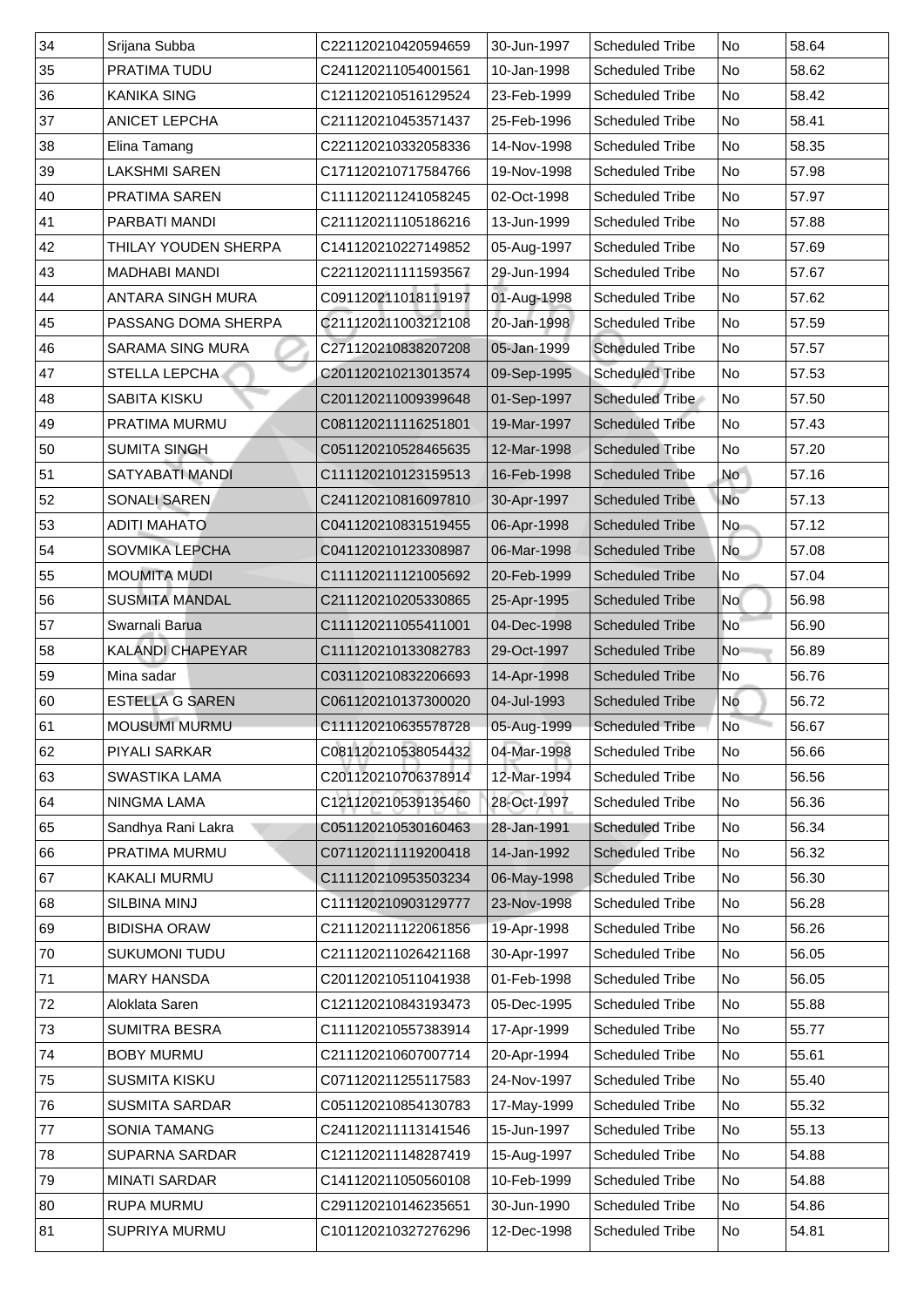| 82  | <b>MARSELINA SOREN</b>      | C111120210111137568 | 25-Feb-1998 | <b>Scheduled Tribe</b> | No                       | 54.80 |
|-----|-----------------------------|---------------------|-------------|------------------------|--------------------------|-------|
| 83  | Priyanka Tamang             | C041120210908306955 | 27-Sep-1995 | <b>Scheduled Tribe</b> | No                       | 54.75 |
| 84  | <b>SANGITA LAKRA</b>        | C041120211223221526 | 10-Apr-1998 | <b>Scheduled Tribe</b> | No                       | 54.69 |
| 85  | <b>SWAPNA SINGH</b>         | C111120210524019078 | 06-Nov-1998 | <b>Scheduled Tribe</b> | No                       | 54.63 |
| 86  | <b>SRABANI ORAON</b>        | C081120210519093155 | 30-Sep-1997 | <b>Scheduled Tribe</b> | No                       | 54.59 |
| 87  | <b>MAMATA ORAON</b>         | C041120210553161833 | 26-Nov-1994 | <b>Scheduled Tribe</b> | No                       | 54.55 |
| 88  | <b>APARNA MUDI</b>          | C211120210911394210 | 12-Nov-1997 | <b>Scheduled Tribe</b> | No                       | 54.47 |
| 89  | <b>ANJALI SING</b>          | C191120210221590556 | 24-Sep-1996 | <b>Scheduled Tribe</b> | No                       | 54.20 |
| 90  | <b>KEYA BASKEY</b>          | C211120210118426574 | 03-Feb-1998 | <b>Scheduled Tribe</b> | No                       | 54.12 |
| 91  | <b>MARIAM ORAON</b>         | C061120211224021060 | 02-May-1997 | <b>Scheduled Tribe</b> | No                       | 54.10 |
| 92  | <b>DORMIT LEPCHA</b>        | C201120210239396679 | 11-Jul-1995 | <b>Scheduled Tribe</b> | No                       | 54.04 |
| 93  | <b>APSARA LIMBU</b>         | C221120211226292166 | 21-Jan-1997 | <b>Scheduled Tribe</b> | No                       | 54.02 |
| 94  | Saswati Hansda              | C081120210904374006 | 03-Aug-1998 | <b>Scheduled Tribe</b> | No                       | 53.89 |
| 95  | <b>PUSHPA HEMBRAM</b>       | C211120210143197332 | 31-May-1996 | <b>Scheduled Tribe</b> | No                       | 53.73 |
| 96  | <b>RAKHITUDU</b>            | C041120210744292271 | 08-Aug-1998 | <b>Scheduled Tribe</b> | No                       | 53.73 |
| 97  | <b>SHIKHA MURMU</b>         | C161120211201324662 | 23-Mar-1997 | <b>Scheduled Tribe</b> | No                       | 53.72 |
| 98  | <b>PRITI HEMBRAM</b>        | C261120211132564318 | 25-Oct-1992 | <b>Scheduled Tribe</b> | No                       | 53.66 |
| 99  | PHURBU LHAMU TAMANG         | C211120211229464588 | 22-Jun-1993 | <b>Scheduled Tribe</b> | <b>No</b>                | 53.56 |
| 100 | <b>SHARA LEPCHA</b>         | C281120211045387185 | 29-Dec-1996 | <b>Scheduled Tribe</b> | <b>No</b>                | 53.40 |
| 101 | <b>MOUSUMI HEMBRAM</b>      | C191120210244077861 | 04-Sep-1996 | <b>Scheduled Tribe</b> | No                       | 53.35 |
| 102 | <b>MALATI HANSDA</b>        | C091120210534197800 | 02-Nov-1997 | <b>Scheduled Tribe</b> | No                       | 53.30 |
| 103 | <b>KABITA HEMRAM</b>        | C151120210530456737 | 04-Mar-1999 | <b>Scheduled Tribe</b> | N <sub>O</sub>           | 53.21 |
| 104 | <b>SUHNOM FONING LEPCHA</b> | C111120210118546812 | 01-Jan-1997 | <b>Scheduled Tribe</b> | No                       | 53.13 |
| 105 | <b>NIYOTI CHISIM</b>        | C291120210540347513 | 06-Aug-1999 | <b>Scheduled Tribe</b> | $\overline{\mathsf{No}}$ | 53.12 |
| 106 | <b>PURNIMA RAVA</b>         | C111120210419515137 | 03-Mar-1991 | <b>Scheduled Tribe</b> | N <sub>o</sub>           | 53.07 |
| 107 | <b>SWEETY SELINA MARJEE</b> | C291120210937421521 | 21-Dec-1993 | <b>Scheduled Tribe</b> | No                       | 53.04 |
| 108 | Mangala Sardar              | C101120211021548548 | 24-Aug-1994 | <b>Scheduled Tribe</b> | <b>No</b>                | 53.02 |
| 109 | <b>ANAMIKA SARDAR</b>       | C051120210705170327 | 05-Jan-1999 | <b>Scheduled Tribe</b> | No                       | 52.86 |
| 110 | <b>SOHAGINI MURMU</b>       | C211120210114226644 | 04-Jul-1994 | <b>Scheduled Tribe</b> | No                       | 52.80 |
| 111 | <b>ROSEMARY LAKRA</b>       | C051120211159507421 | 10-Feb-1995 | <b>Scheduled Tribe</b> | No                       | 52.73 |
| 112 | <b>NIMKIT LEPCHA</b>        | C031120211130329567 | 26-Jun-1999 | <b>Scheduled Tribe</b> | No                       | 52.69 |
| 113 | <b>NIKITA EKKA</b>          | C081120210632578589 | 29-Jul-1997 | <b>Scheduled Tribe</b> | No                       | 52.67 |
| 114 | <b>SUPRITI MALI</b>         | C041120210232425185 | 10-Dec-1998 | <b>Scheduled Tribe</b> | No                       | 52.66 |
| 115 | <b>JAYANTI PAHAN</b>        | C211120210202159062 | 05-Jul-1996 | <b>Scheduled Tribe</b> | No                       | 52.60 |
| 116 | APARNA SARDAR               | C101120210949291907 | 05-Sep-1997 | <b>Scheduled Tribe</b> | No                       | 52.59 |
| 117 | <b>SERINA LEPCHA</b>        | C211120210126285631 | 27-Jul-1995 | <b>Scheduled Tribe</b> | No                       | 52.55 |
| 118 | <b>SWAPNA MURMU</b>         | C241120210109334917 | 21-Feb-1998 | <b>Scheduled Tribe</b> | No                       | 52.53 |
| 119 | <b>RAMITA ORAON</b>         | C261120210102423699 | 05-Aug-1997 | <b>Scheduled Tribe</b> | No                       | 52.46 |
| 120 | PIU TUDU                    | C031120211058371496 | 20-Jul-1998 | <b>Scheduled Tribe</b> | N <sub>o</sub>           | 52.42 |
| 121 | <b>DIPALI HEMBRAM</b>       | C051120210944415037 | 03-May-1999 | <b>Scheduled Tribe</b> | No                       | 52.29 |
| 122 | <b>MALOBIKA SING</b>        | C211120210811388721 | 06-May-1993 | <b>Scheduled Tribe</b> | No                       | 52.28 |
| 123 | <b>SANGITA SINGH</b>        | C101120211110538381 | 07-Dec-1997 | <b>Scheduled Tribe</b> | No No                    | 52.27 |
| 124 | <b>DARMIT LEPCHA</b>        | C191120211223345658 | 12-Nov-1997 | <b>Scheduled Tribe</b> | No                       | 52.26 |
| 125 | Pinky Lakra                 | C221120211245505950 | 21-Oct-1994 | <b>Scheduled Tribe</b> | No                       | 52.24 |
| 126 | PRITIKA HASDAK              | C091120210421548004 | 01-Apr-1996 | <b>Scheduled Tribe</b> | No                       | 52.21 |
| 127 | <b>MAMITA TAMANG</b>        | C221120210227060410 | 14-Aug-1997 | <b>Scheduled Tribe</b> | No                       | 52.20 |
| 128 | <b>SELESTINA TUDU</b>       | C231120211202034129 | 05-Jan-1994 | <b>Scheduled Tribe</b> | No                       | 51.89 |
| 129 | ANJLEENA HEMROM             | C081120211203160628 | 19-Jul-1998 | <b>Scheduled Tribe</b> | No                       | 51.86 |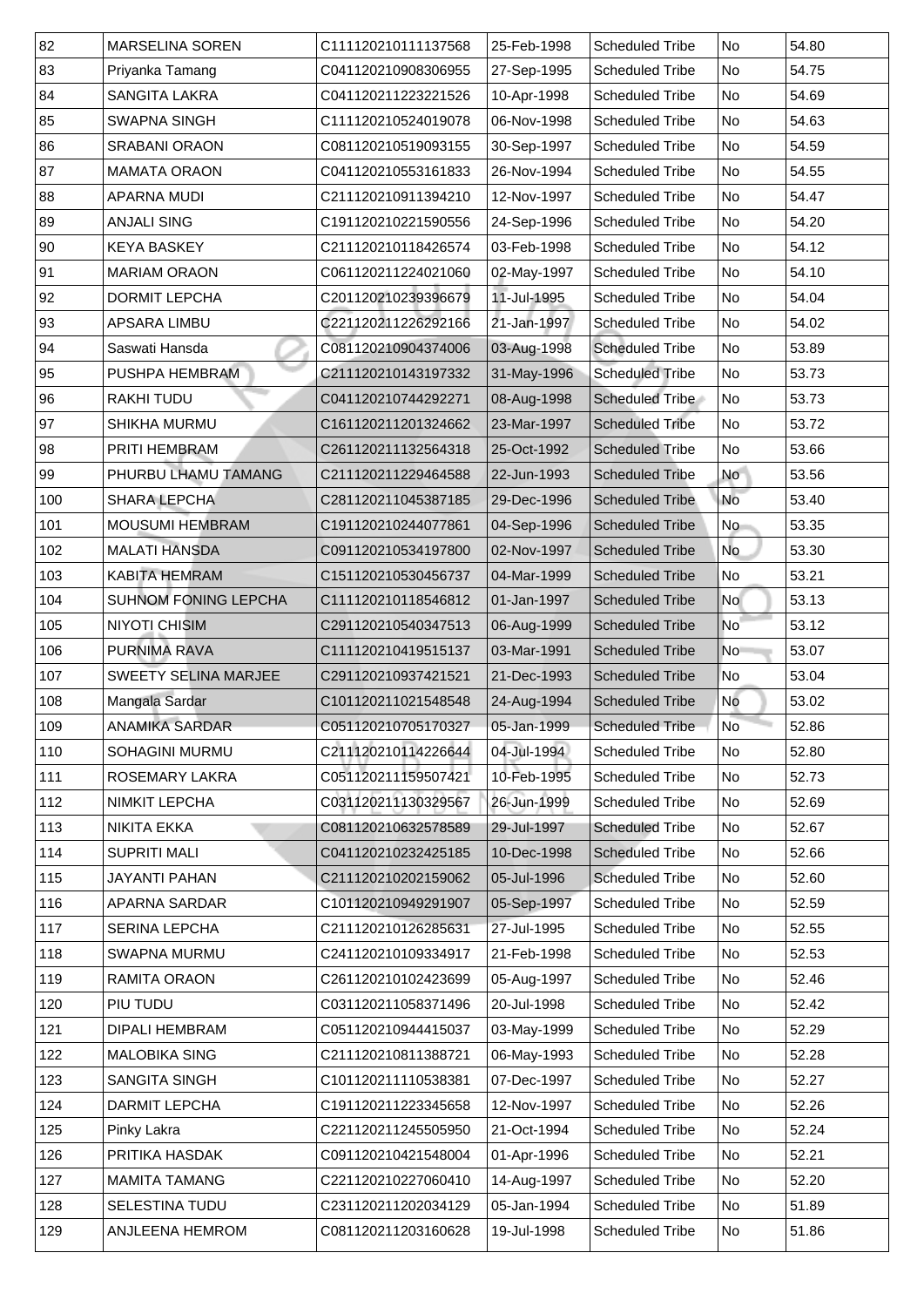| 130 |                                                   |                                            |                            |                                                  |                          |                |
|-----|---------------------------------------------------|--------------------------------------------|----------------------------|--------------------------------------------------|--------------------------|----------------|
| 131 | <b>SHARMISTHA SARDAR</b><br><b>MOUMITA MAHATO</b> | C071120210607389274<br>C121120210804295148 | 15-Mar-1998<br>29-Sep-1998 | <b>Scheduled Tribe</b><br><b>Scheduled Tribe</b> | No<br>No                 | 51.78<br>51.77 |
| 132 | <b>RUPAMONI MURMU</b>                             | C231120210634034634                        | 16-Jul-1997                | <b>Scheduled Tribe</b>                           | No                       | 51.73          |
| 133 | <b>ASIMA SINGH</b>                                | C031120210219453658                        | 27-Feb-1999                | <b>Scheduled Tribe</b>                           | No                       | 51.72          |
| 134 | <b>CELESTINA KUJUR</b>                            | C131120210455322561                        | 27-Feb-1990                | <b>Scheduled Tribe</b>                           | No                       | 51.70          |
| 135 | Rebeka Ekka                                       | C081120211228189895                        | 02-Jul-1994                | <b>Scheduled Tribe</b>                           | No                       | 51.61          |
| 136 | Neha Namita Beck                                  | C211120211131099703                        | 04-Jan-1998                | <b>Scheduled Tribe</b>                           | No                       | 51.57          |
| 137 | <b>SANTANA TUDU</b>                               | C301120210936244319                        | 05-Jan-1998                | <b>Scheduled Tribe</b>                           | No                       | 51.57          |
| 138 | PRIYANKA HEMBROM                                  | C081120210242448904                        | 24-Apr-1998                | <b>Scheduled Tribe</b>                           | N <sub>o</sub>           | 51.47          |
| 139 | <b>PARICHITA MAHATO</b>                           | C041120210234452945                        | 05-Oct-1994                | <b>Scheduled Tribe</b>                           | No                       | 51.23          |
| 140 | <b>JYOTI HORO</b>                                 | C111120210849559325                        | 15-May-1999                | <b>Scheduled Tribe</b>                           | No                       | 51.22          |
| 141 | Adulina Lepcha                                    | C031120211149084481                        | 03-Mar-1987                | <b>Scheduled Tribe</b>                           | No                       | 51.15          |
| 142 | <b>PINKY MURMU</b>                                | C221120210753404235                        | 19-Mar-1992                | <b>Scheduled Tribe</b>                           | No                       | 50.96          |
| 143 | <b>MOUMITA MURMU</b>                              | C251120210747059195                        | 16-Jul-1998                | <b>Scheduled Tribe</b>                           | No                       | 50.96          |
| 144 | <b>MOUMITA KATHAM</b>                             | C111120210432160341                        | 04-Oct-1990                | Scheduled Tribe                                  | No                       | 50.95          |
| 145 | <b>NILAM MINJ</b>                                 | C081120210744088826                        | 08-Feb-1997                | <b>Scheduled Tribe</b>                           | No                       | 50.94          |
| 146 | <b>NIVA SIKARL</b>                                | C041120210333501408                        | 16-May-1999                | <b>Scheduled Tribe</b>                           | No                       | 50.92          |
| 147 | <b>JAYASHREE MAHATO</b>                           | C211120210504479900                        | 13-Aug-1996                | <b>Scheduled Tribe</b>                           | <b>No</b>                | 50.91          |
| 148 | <b>PRIYANKA SARDAR</b>                            | C111120211053278466                        | 24-Feb-1999                | <b>Scheduled Tribe</b>                           | <b>No</b>                | 50.87          |
| 149 | <b>PINKI PATUA</b>                                | C121120210855447105                        | 26-Feb-1993                | <b>Scheduled Tribe</b>                           | No                       | 50.86          |
| 150 | <b>BINA MURMU</b>                                 | C111120210213189229                        | 02-Oct-1994                | <b>Scheduled Tribe</b>                           | No                       | 50.85          |
| 151 | Puja Singh                                        | C111120211245320299                        | 29-Jun-1998                | <b>Scheduled Tribe</b>                           | No                       | 50.85          |
| 152 | <b>CHODEN LAMU SHERPA</b>                         | C291120210229482874                        | 28-May-1991                | <b>Scheduled Tribe</b>                           | <b>No</b>                | 50.70          |
| 153 | Karmit Lepcha                                     | C261120210925570848                        | 01-Sep-1992                | <b>Scheduled Tribe</b>                           | $\overline{\mathsf{No}}$ | 50.66          |
| 154 | <b>RUMA TOPPO</b>                                 | C151120211215359056                        | 18-Apr-1988                | <b>Scheduled Tribe</b>                           | N <sub>o</sub>           | 50.61          |
| 155 | <b>REKHA SARDAR</b>                               | C101120210419173595                        | 09-Nov-1996                | <b>Scheduled Tribe</b>                           | No                       | 50.53          |
| 156 | Mitali Murmu                                      | C031120210456119284                        | 03-Jan-1998                | <b>Scheduled Tribe</b>                           | <b>No</b>                | 50.28          |
| 157 | <b>MONISHA KORA</b>                               | C091120210725278085                        | 04-May-1996                | <b>Scheduled Tribe</b>                           | <b>No</b>                | 50.03          |
| 158 | PRIYANKA LEPCHA                                   | C211120211244476003                        | 08-Feb-1999                | <b>Scheduled Tribe</b>                           | No                       | 49.95          |
| 159 | <b>ASHINTA KERKETTA</b>                           | C051120211206393607                        | 11-May-1993                | <b>Scheduled Tribe</b>                           | No                       | 49.82          |
| 160 | PRITIKA LEPCHA                                    | C031120210527514497                        | 03-Dec-1995                | <b>Scheduled Tribe</b>                           | No                       | 49.79          |
| 161 | jayanti sardar                                    | C031120210521109448                        | 03-Feb-1993                | <b>Scheduled Tribe</b>                           | No                       | 49.72          |
| 162 | <b>PUSHPA SOREN</b>                               | C071120210626223731                        | 23-Nov-1994                | <b>Scheduled Tribe</b>                           | No                       | 49.71          |
| 163 | UPASHNA LAMA                                      | C171120210213276706                        | 30-Sep-1996                | <b>Scheduled Tribe</b>                           | No                       | 49.43          |
| 164 | <b>PINKEY TIRKEY</b>                              | C071120210351335350                        | 29-Aug-1997                | <b>Scheduled Tribe</b>                           | No                       | 49.40          |
| 165 | <b>BHARATI SOREN</b>                              | C111120211202052743                        | 22-Sep-1998                | <b>Scheduled Tribe</b>                           | No                       | 49.37          |
| 166 | TIASHA HANSDA                                     | C261120211001220700                        | 04-Sep-1998                | <b>Scheduled Tribe</b>                           | No                       | 49.33          |
| 167 | <b>SUSMA TIRKEY</b>                               | C081120211127595820                        | 22-Mar-1995                | <b>Scheduled Tribe</b>                           | No                       | 49.30          |
| 168 | <b>PRATIBHA HEMBRAM</b>                           | C231120210548023310                        | 27-Sep-1998                | <b>Scheduled Tribe</b>                           | No                       | 49.30          |
| 169 | <b>SARITA KERKETTA</b>                            | C051120210548490462                        | 02-May-1993                | <b>Scheduled Tribe</b>                           | No                       | 49.25          |
| 170 | <b>SARASWATI KISKU</b>                            | C111120211203492811                        | 08-Mar-1997                | <b>Scheduled Tribe</b>                           | No                       | 49.21          |
| 171 | <b>ALBELA ORAON</b>                               | C051120211233003327                        | 11-Jul-1999                | <b>Scheduled Tribe</b>                           | No No                    | 49.21          |
| 172 | <b>SUSHMITA KINDO</b>                             | C041120210715370335                        | 24-Oct-1995                | <b>Scheduled Tribe</b>                           | No                       | 49.13          |
| 173 | <b>PRAMILA EKKA</b>                               | C041120210928379074                        | 10-Aug-1993                | <b>Scheduled Tribe</b>                           | No                       | 49.08          |
| 174 | aruna tirkey                                      | C081120210524339303                        | 21-Sep-1997                | <b>Scheduled Tribe</b>                           | No                       | 49.05          |
| 175 | <b>SUMITRA SOREN</b>                              | C041120210154494872                        | 05-Aug-1999                | <b>Scheduled Tribe</b>                           | No                       | 49.00          |
| 176 | <b>ARATI SAREN</b>                                | C211120210558434059                        | 05-Mar-1994                | <b>Scheduled Tribe</b>                           | No                       | 48.96          |
| 177 | <b>PUJA SARDAR</b>                                | C031120210640594292                        | 03-Feb-1995                | <b>Scheduled Tribe</b>                           | No                       | 48.92          |
|     |                                                   |                                            |                            |                                                  |                          |                |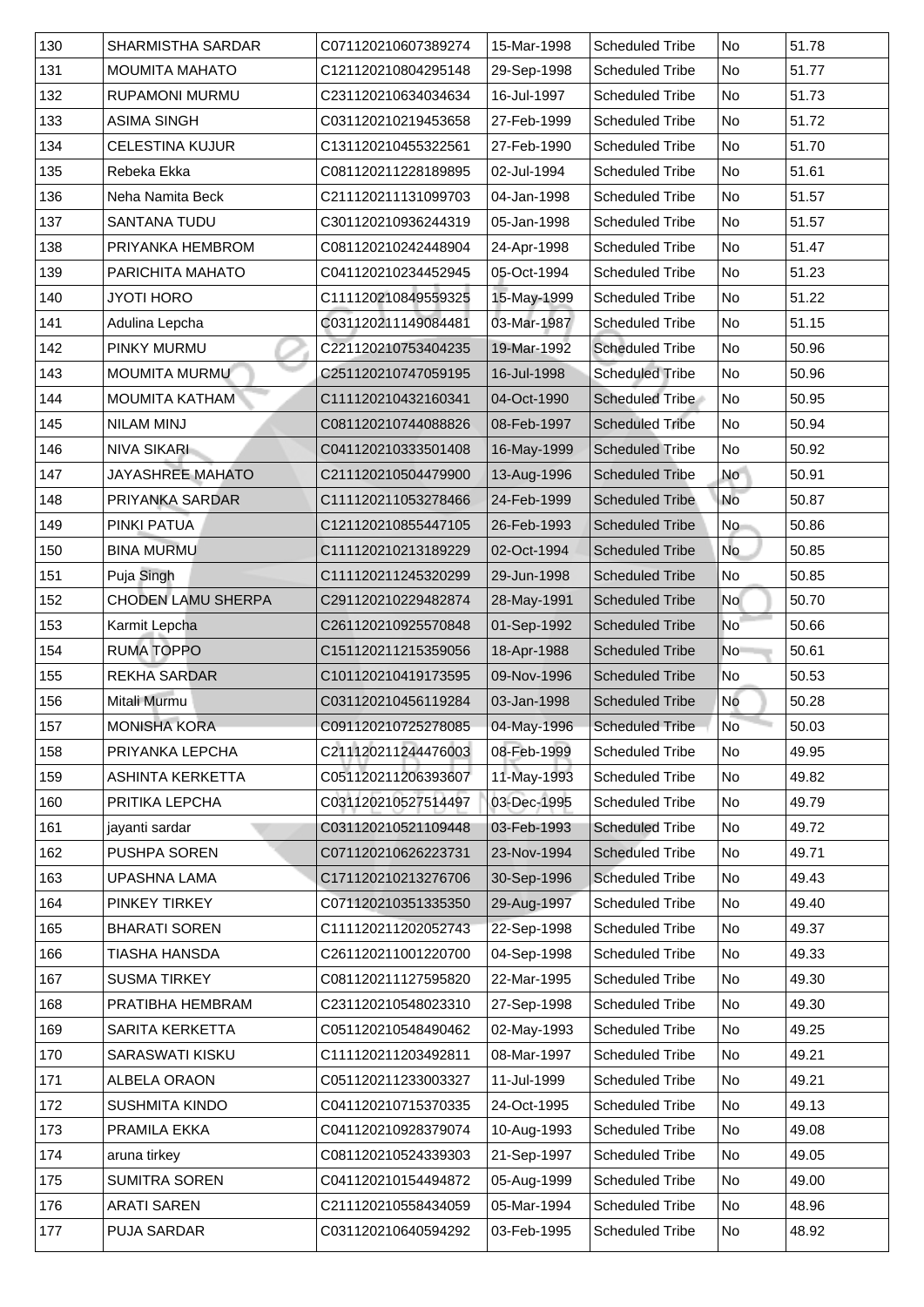| 178 | <b>ROMANTI MINJ</b>     | C201120210855114772 | 22-Aug-1999 | <b>Scheduled Tribe</b> | No                       | 48.79 |
|-----|-------------------------|---------------------|-------------|------------------------|--------------------------|-------|
| 179 | <b>SARASWATI TUDU</b>   | C201120211235232257 | 02-Feb-1998 | <b>Scheduled Tribe</b> | No                       | 48.78 |
| 180 | <b>EDEN BHUTIA</b>      | C191120211150224896 | 16-Oct-1993 | <b>Scheduled Tribe</b> | No                       | 48.67 |
| 181 | <b>ROSELINE TUDU</b>    | C231120210103579051 | 28-Jun-1994 | <b>Scheduled Tribe</b> | No                       | 48.65 |
| 182 | <b>ANUPRIYA BECK</b>    | C151120210429151058 | 19-Oct-1996 | <b>Scheduled Tribe</b> | No                       | 48.48 |
| 183 | <b>MINOTI HEMBRAM</b>   | C121120210627454745 | 20-May-1997 | <b>Scheduled Tribe</b> | N <sub>o</sub>           | 48.38 |
| 184 | <b>PEMAKIT LEPCHA</b>   | C271120211016337249 | 26-Jul-1995 | <b>Scheduled Tribe</b> | No                       | 48.35 |
| 185 | <b>SREEMATI HEMBRAM</b> | C031120211010384885 | 03-May-1997 | <b>Scheduled Tribe</b> | N <sub>o</sub>           | 48.32 |
| 186 | samari subba            | C031120210801279864 | 21-Oct-1994 | <b>Scheduled Tribe</b> | No                       | 48.24 |
| 187 | Albina Subba            | C121120210240482705 | 26-Apr-1996 | <b>Scheduled Tribe</b> | No                       | 48.22 |
| 188 | <b>MANJITA MUNDA</b>    | C191120210127042208 | 10-Jun-1998 | <b>Scheduled Tribe</b> | No                       | 48.02 |
| 189 | <b>RUTH EKKA</b>        | C221120210341480520 | 01-Aug-1993 | <b>Scheduled Tribe</b> | No                       | 48.00 |
| 190 | Priyanka Singh          | C031120210718262096 | 14-Sep-1993 | <b>Scheduled Tribe</b> | No                       | 47.99 |
| 191 | Rachita lama            | C031120211038447330 | 05-Apr-1995 | <b>Scheduled Tribe</b> | No                       | 47.76 |
| 192 | <b>PUTUL TUDU</b>       | C151120210407059962 | 05-Sep-1995 | <b>Scheduled Tribe</b> | No                       | 47.72 |
| 193 | <b>SUMITRA YANZAN</b>   | C171120210342514424 | 08-Dec-1979 | <b>Scheduled Tribe</b> | No                       | 47.70 |
| 194 | <b>NAMITA BESRA</b>     | C231120211049108676 | 15-Mar-1994 | <b>Scheduled Tribe</b> | No                       | 47.67 |
| 195 | <b>ANINDITA TUDU</b>    | C161120211133162071 | 30-Nov-1997 | <b>Scheduled Tribe</b> | <b>No</b>                | 47.63 |
| 196 | <b>LOURD MARY MURMU</b> | C151120210537395368 | 11-Feb-1989 | <b>Scheduled Tribe</b> | <b>No</b>                | 47.59 |
| 197 | <b>SHRADDHA BARUA</b>   | C031120210624347064 | 08-Oct-1996 | <b>Scheduled Tribe</b> | No                       | 47.43 |
| 198 | <b>DEEPA MUNDA</b>      | C071120210626258732 | 06-Oct-1998 | <b>Scheduled Tribe</b> | No                       | 47.38 |
| 199 | <b>EDNA LEPCHA</b>      | C231120211005336436 | 19-May-1992 | <b>Scheduled Tribe</b> | No                       | 47.37 |
| 200 | <b>RIKA ORAON</b>       | C121120211012319549 | 30-Aug-1996 | <b>Scheduled Tribe</b> | No l                     | 47.37 |
| 201 | <b>ANJELIN EKKA</b>     | C091120210926088885 | 14-Sep-1995 | <b>Scheduled Tribe</b> | $\overline{\mathsf{No}}$ | 47.31 |
| 202 | <b>PINKY TUDU</b>       | C271120211146255201 | 23-Jul-1992 | <b>Scheduled Tribe</b> | No                       | 47.27 |
| 203 | <b>ARPITA MURMU</b>     | C141120211221337863 | 01-Jul-1999 | <b>Scheduled Tribe</b> | No                       | 47.22 |
| 204 | <b>SNIGDHA HANSDA</b>   | C211120211015550693 | 06-Oct-1997 | <b>Scheduled Tribe</b> | <b>No</b>                | 46.93 |
| 205 | <b>PREETI TAMANG</b>    | C211120210442258966 | 22-Jun-1997 | <b>Scheduled Tribe</b> | N <sub>o</sub>           | 46.91 |
| 206 | <b>BINITA LAMA</b>      | C231120210612022278 | 22-Aug-1992 | <b>Scheduled Tribe</b> | No                       | 46.89 |
| 207 | <b>JHARNA SARDAR</b>    | C171120210231279628 | 10-Jun-1995 | <b>Scheduled Tribe</b> | No                       | 46.87 |
| 208 | <b>PREETI KAWA</b>      | C221120210432296671 | 19-Nov-1995 | <b>Scheduled Tribe</b> | No                       | 46.85 |
| 209 | <b>SULEKHA MARDI</b>    | C171120210904260939 | 30-Jun-1993 | <b>Scheduled Tribe</b> | No                       | 46.75 |
| 210 | <b>MADHURIMA SAREN</b>  | C231120210453584415 | 23-Dec-1997 | <b>Scheduled Tribe</b> | No                       | 46.75 |
| 211 | Rabika Hansda           | C201120210627121250 | 10-Feb-1997 | <b>Scheduled Tribe</b> | No                       | 46.62 |
| 212 | <b>BABITA MURMU</b>     | C051120210325377069 | 18-Mar-1992 | <b>Scheduled Tribe</b> | No                       | 46.51 |
| 213 | <b>PALLABI RAVA</b>     | C121120210108060135 | 04-Dec-1999 | <b>Scheduled Tribe</b> | No                       | 46.12 |
| 214 | <b>SHRABONI HEMBRAM</b> | C111120210732020698 | 05-Aug-1998 | <b>Scheduled Tribe</b> | N <sub>o</sub>           | 46.03 |
| 215 | <b>MONICA TOPPO</b>     | C211120211247444241 | 22-Oct-1994 | <b>Scheduled Tribe</b> | No                       | 45.89 |
| 216 | <b>AMRITA HANSDA</b>    | C231120211122563807 | 09-Jan-1993 | <b>Scheduled Tribe</b> | No                       | 45.65 |
| 217 | <b>JHUMA PATRA</b>      | C221120210700292808 | 14-Oct-1998 | <b>Scheduled Tribe</b> | N <sub>o</sub>           | 45.42 |
| 218 | <b>SWETA SANDIL</b>     | C151120210658090462 | 26-Jan-1989 | <b>Scheduled Tribe</b> | No                       | 45.41 |
| 219 | KAKOLI KISKU            | C291120211042453161 | 02-May-1991 | <b>Scheduled Tribe</b> | No                       | 45.39 |
| 220 | <b>MOUSUMI MARDI</b>    | C151120211256455210 | 02-Mar-1993 | <b>Scheduled Tribe</b> | No.                      | 45.39 |
| 221 | <b>SHILPI LAKRA</b>     | C051120211212319551 | 01-Feb-1995 | <b>Scheduled Tribe</b> | No                       | 45.15 |
| 222 | <b>CHANDNI BARLA</b>    | C211120210935572602 | 31-May-1996 | <b>Scheduled Tribe</b> | No                       | 45.15 |
| 223 | <b>RITA HANSDA</b>      | C191120211241558920 | 24-Mar-1994 | <b>Scheduled Tribe</b> | No                       | 45.08 |
| 224 | MENAKA MURMU            | C231120210931542148 | 11-Sep-1992 | <b>Scheduled Tribe</b> | No                       | 44.77 |
| 225 | <b>MUNMUN SOREN</b>     | C111120211033270943 | 06-Jan-1997 | <b>Scheduled Tribe</b> | No                       | 44.55 |
|     |                         |                     |             |                        |                          |       |